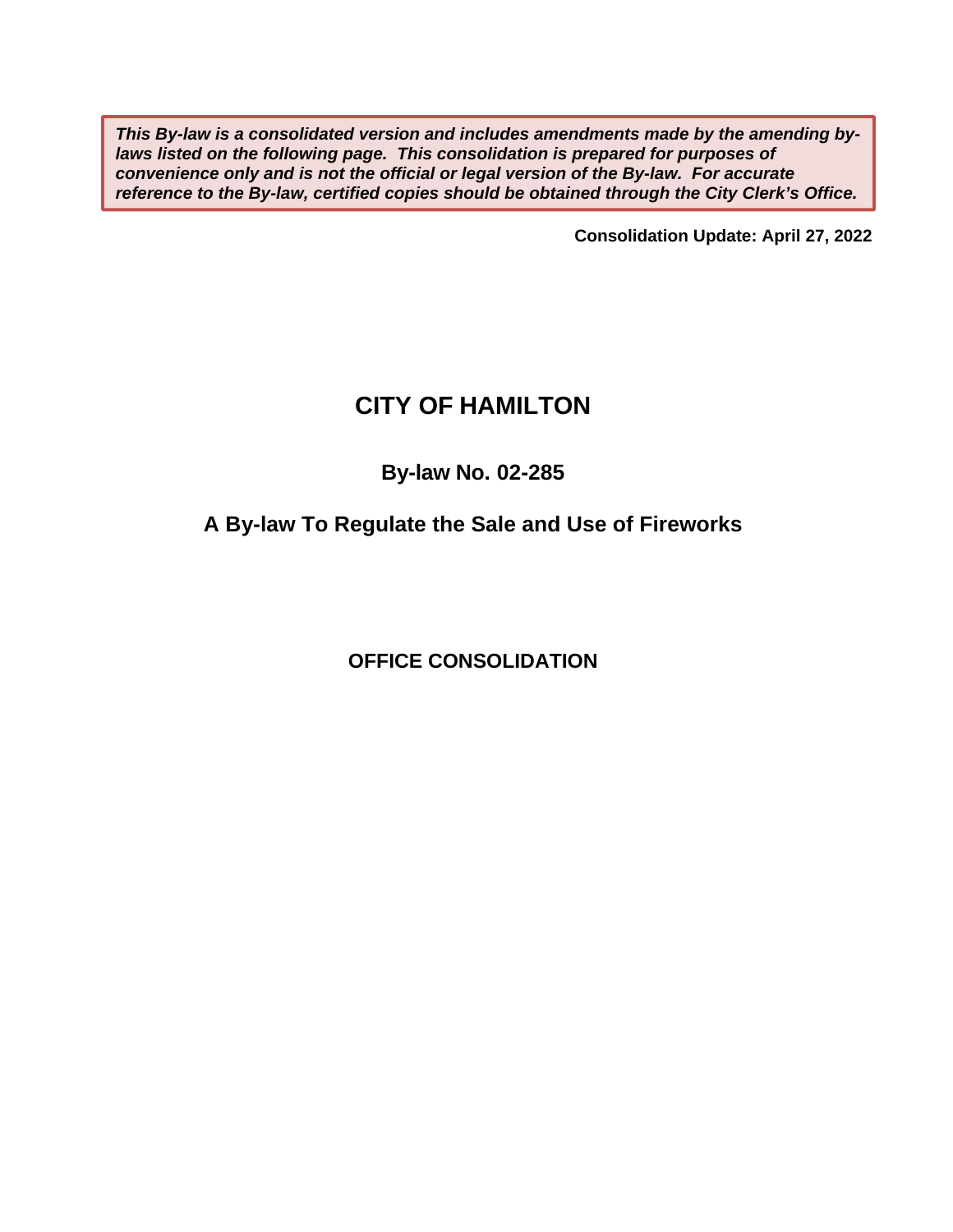# **A By-law To Regulate the Sale and Use of Fireworks**

## **Consolidated By-law No. 02-285**

## **Incorporating amendments made by:**

| By-law No. | <b>Effective Date:</b> |                                                                                                                                                                                                                                                                                            |
|------------|------------------------|--------------------------------------------------------------------------------------------------------------------------------------------------------------------------------------------------------------------------------------------------------------------------------------------|
| 07-146     | May 16, 2007           | <b>Update to section 12.1</b>                                                                                                                                                                                                                                                              |
| 22-093     | April 27, 2022         | Update to definitions, section 2 title,<br>subsection 2.1, 2.2, and 2.3, subsection 3.3,<br>subsection 5.3, subsection 6.1 and<br>subsection 6.5, subsection 7.1, subsection<br>7.2 (b), subsection 8.1, subsection 8.2,<br>subsection 8.6 (d), subsection 8.9 (b),<br>subsection 11.2 (b) |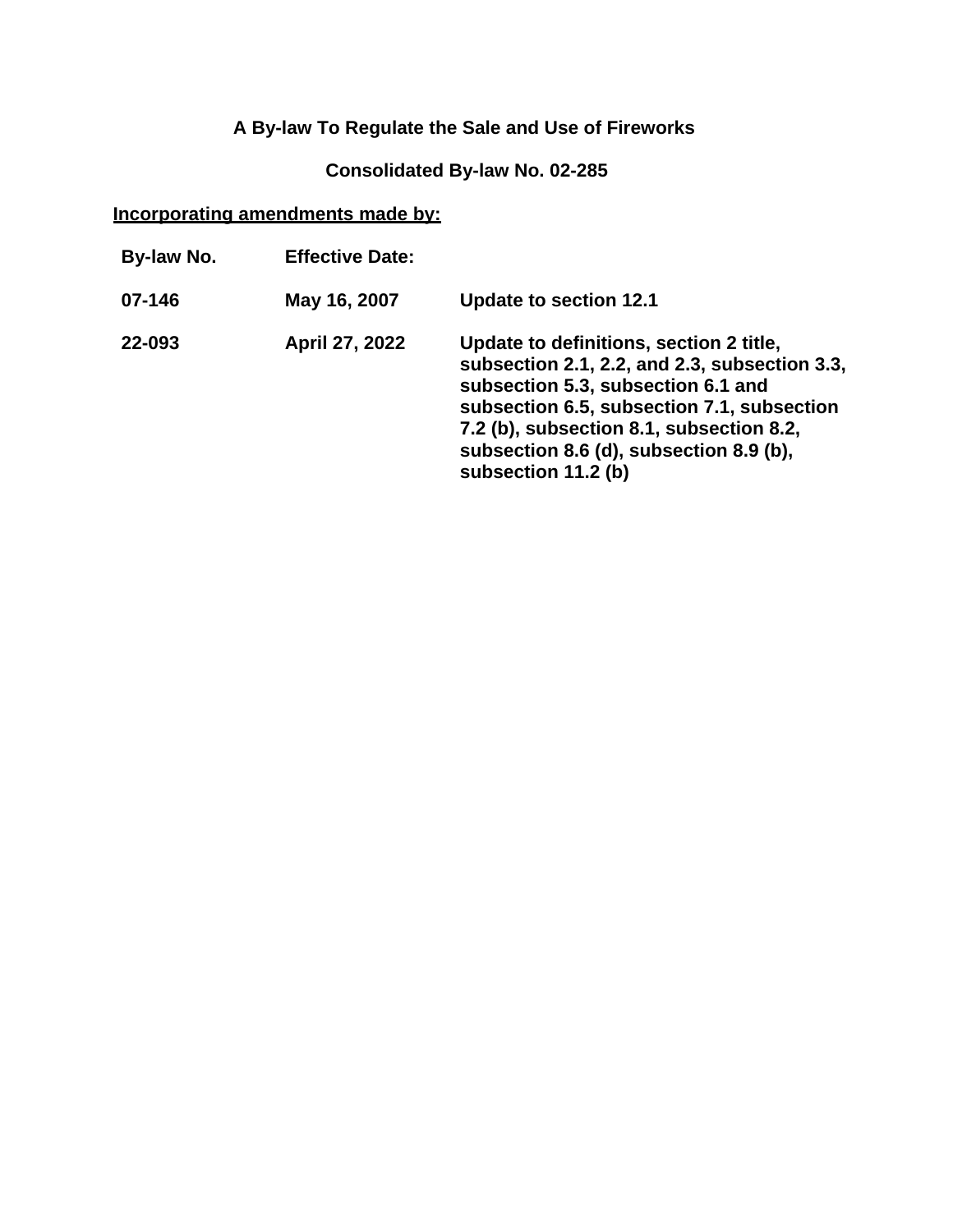# **CITY OF HAMILTON**

## **BY-LAW NO. 02-285**

## **To Regulate the Sale and Use of Fireworks**

**WHEREAS** the *Municipal Act* authorizes the prohibition and regulation of the sale and use of fireworks;

**AND WHEREAS** the Council of the former municipalities comprising the City of Hamilton enacted diverse by-laws to prohibit and regulate the sale and setting off of fireworks within their respective geographic areas;

**AND WHEREAS** it is in the interest of the people of the new City of Hamilton to standardize the regulations and prohibitions applicable to the sale and use of fireworks.

**NOW THEREFORE** the Council of the City of Hamilton enacts as follows:

#### **1. Interpretation**

- 1.1 In this By-law
	- (a) "child" means a person who is under 18 years of age;
	- (b) "City" means the City of Hamilton;
	- (c) "Chief of Police" means the Chief of Police for the City;
	- (d) "display fireworks" means Type F.2 high-hazard firework articles that are classed under the *Explosives Act*, and the *Explosives Regulations* under the Act, designed for use by professionals holding a Fireworks Operator Certificate. These articles include but are not limited to items such as aerial shells, cakes, roman candles, waterfalls, lances and wheels;
	- (e) "Display Supervisor" means an individual possessing a valid Fireworks Operator certificate at the level of Supervisor as issued by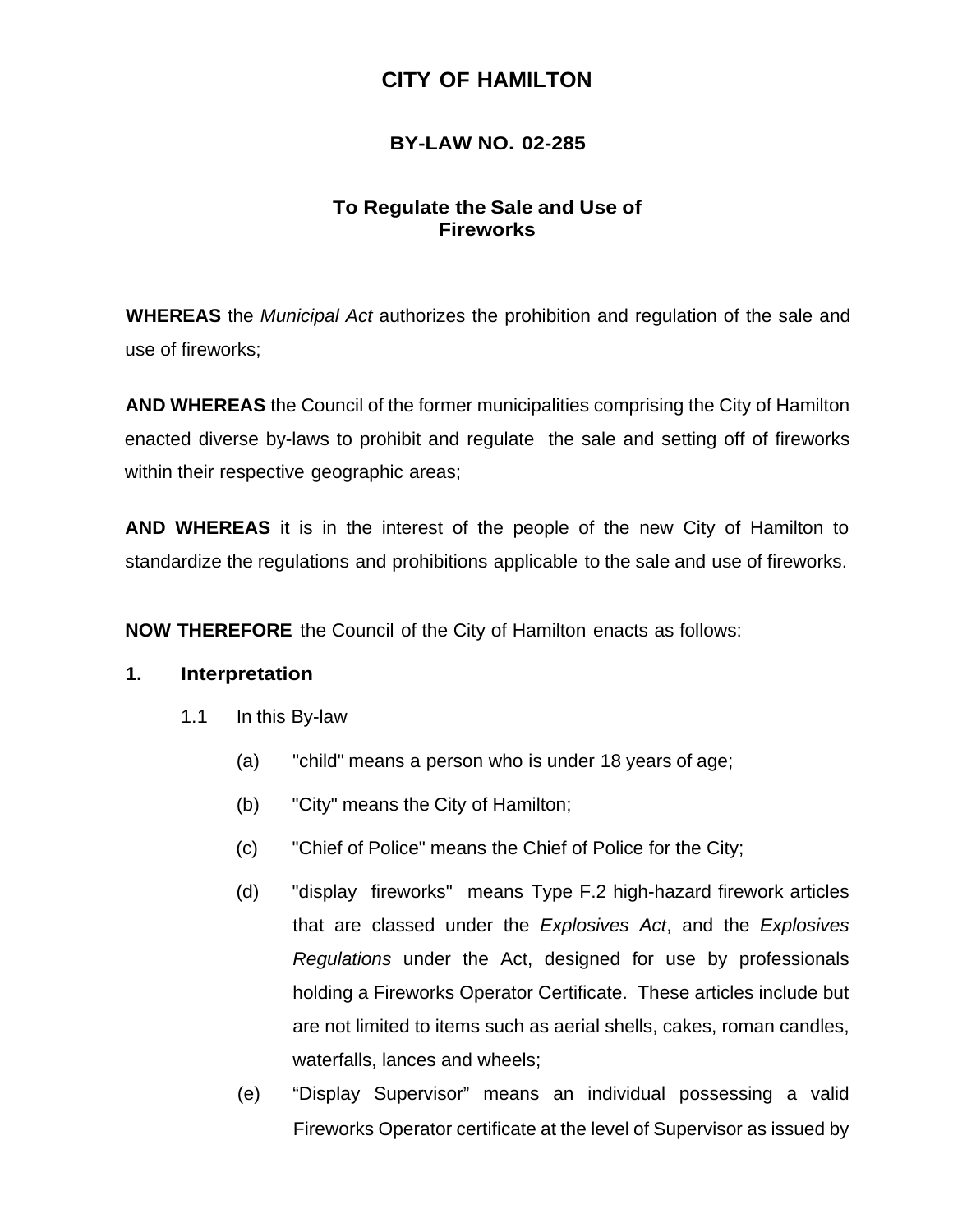the Explosives Regulatory Division (ERD) of Natural Resources Canada (NRCan);

- (f) "*Explosives Act*" means the *Explosives Act*, R.S.C. 1985, c. E-17, as amended;
- (g) "*Explosives Regulations*" means *Explosives Regulations*, 2013 (SOR/2013-211), as amended;
- (h) "family fireworks" has the same meaning as "consumer fireworks" under the *Explosives Act* and means Type F. 1 low-hazard firework articles that are classed under the *Explosives Act*, and the *Explosives Regulations* under that Act, designed for recreational use by the public. These articles include but are not limited to items such as roman candles, sparklers, fountains, wheels, volcanoes, mines and snakes;
- (i) "Family Fireworks Sales Permit" means a permit as issued in accordance with section 8;
- (j) "Fire Chief' means the City's Fire Chief of the Hamilton Fire Department, or their designate;
- (k) "firecracker" means a pyrotechnic device that is designed to explode after being ignited without subsequent display or simultaneous visible effect, but does not include paper caps containing not more than twenty- five one-hundredths of a grain of explosive on average per cap, devices for use with such caps, safety flares, or marine rockets;
- (l) "Fire Department" means the Hamilton Fire Department;
- (m) "General Manager" means the City's General Manager of the Healthy and Safe Communities Department, or their designate;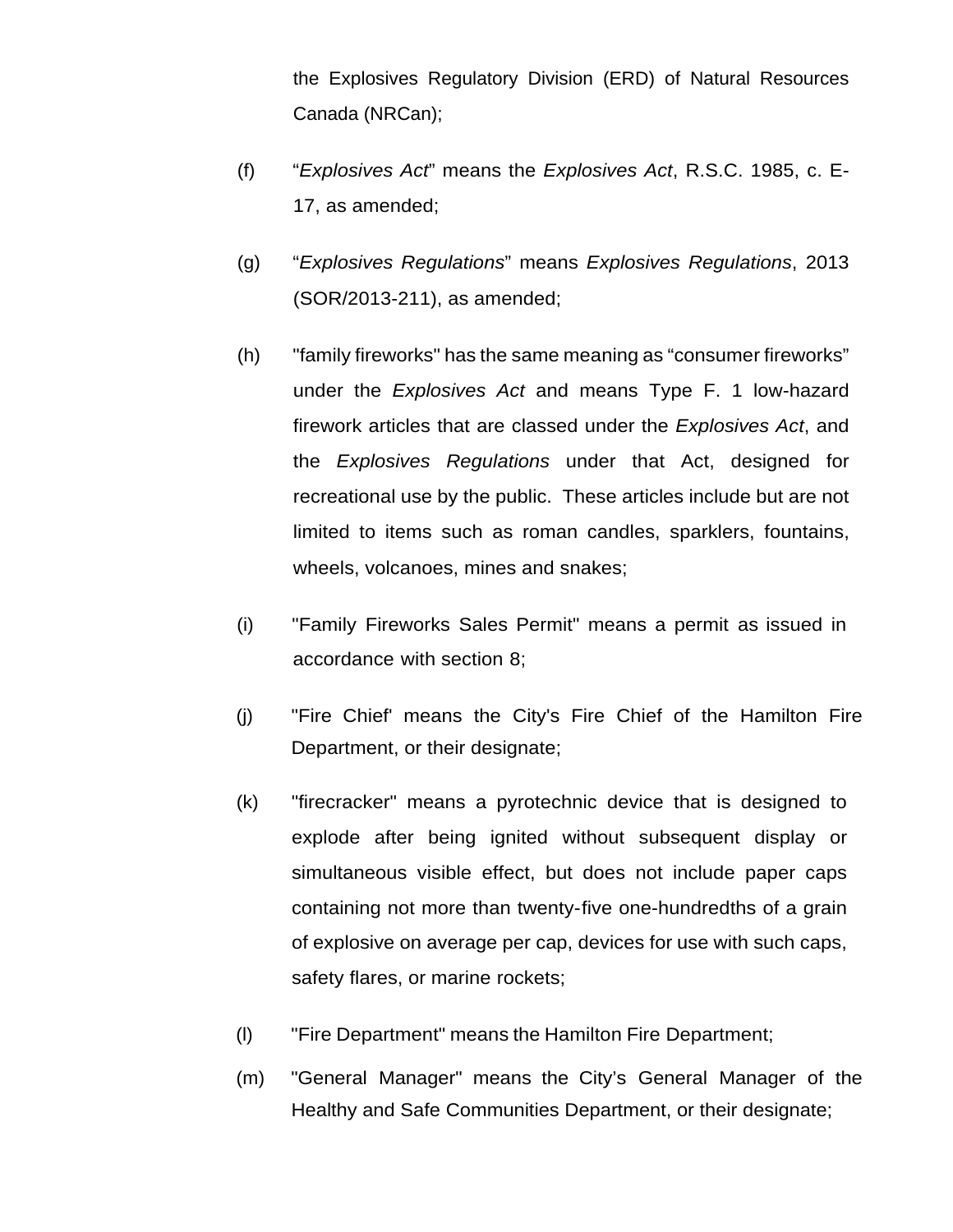- (n) "magazine" means magazine as defined in the *Explosives Act,*  R.S.C. 1985, C. E-17;
- (o) "motor vehicle" means motor vehicle as defined in the *Highway Traffic Act,\_R.S.O.* 1990, c. H.8;
- (p) "Permit" means permission to hold a fireworks display granted by the City issued under this By-law;
- (q) "Pyrotechnics" means Type F. 3 high-hazard pyrotechnic articles that are classed under the Explosives Act, and the Explosives Regulations under the Act, designed for use by professionals holding a Fireworks Operator Certificate. These articles include items such as gerbs, mines, comets and crossettes. This class also includes special purpose pyrotechnics manufactured live on stage or for the film and television industry;
- (r) "public display" means every setting off or other display of family fireworks or display fireworks except for a display within the scope of section 6.1, and for the sake of greater certainty but without limiting the generality of the foregoing, includes any display that is open to
	- (i) the general public;
	- (ii) persons who have purchased tickets to attend the display or arelated event; or
	- (iii) members of the organization sponsoring the display or a related event;
- (s) "offer for sale" includes the display of goods as an invitation to treat;
- (t) "owner" means the person having effective control over or apparent possession of property or the relevant portion thereof, or where that person cannot be determined, the registered owner of that property, and for the purposes of this by-law, a mortgagee-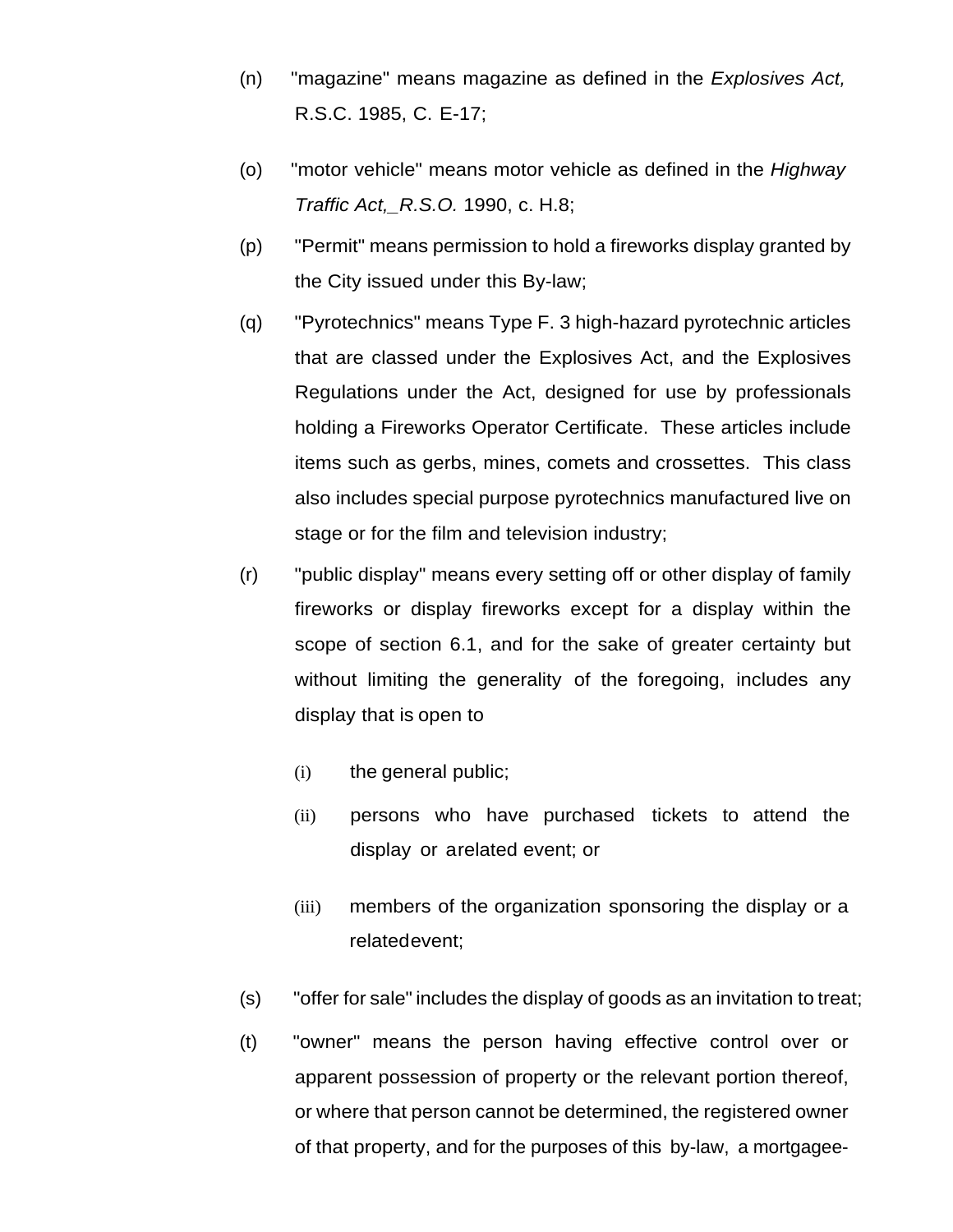in-possession of property, or a receiver and manager, personal representative or trustee in bankruptcy who has taken possession of that property shall be deemed to have effective control over the property;

- (u) "prohibited fireworks" means firecrackers, flying lanterns and also those types of fireworks more particularly described in Schedule "A" hereto annexed;
- (v) "property" means any public or private land, building, structure or other real property within the City;
- (w) "retail sale" means a sale for the purpose of consumption or use and not for resale;
- (x) "set off' includes any method of detonating or igniting a firework;
- (y) "shop" means a building or part of a building, booth, stall or place where goods are exposed or offered for sale.
- (z) "trailer" means an enclosed vehicle designed so that it may be attached to or drawn by a motor vehicle, and intended for the transport of goods, but does not include,
	- (i) such a vehicle if attached to a motor vehicle; or
	- (ii) a farm trailer.
- 1.2 In this By-law,
	- (a) a word importing the masculine, feminine or neuter gender only includes members of the other genders;
	- (b) a word defined in or importing the singular number has the same meaning when used in the plural number, and vice versa;
	- (c) a reference to any Act, bylaw, rule or regulation or to a provision thereof shall be deemed to include a reference to any Act, bylaw,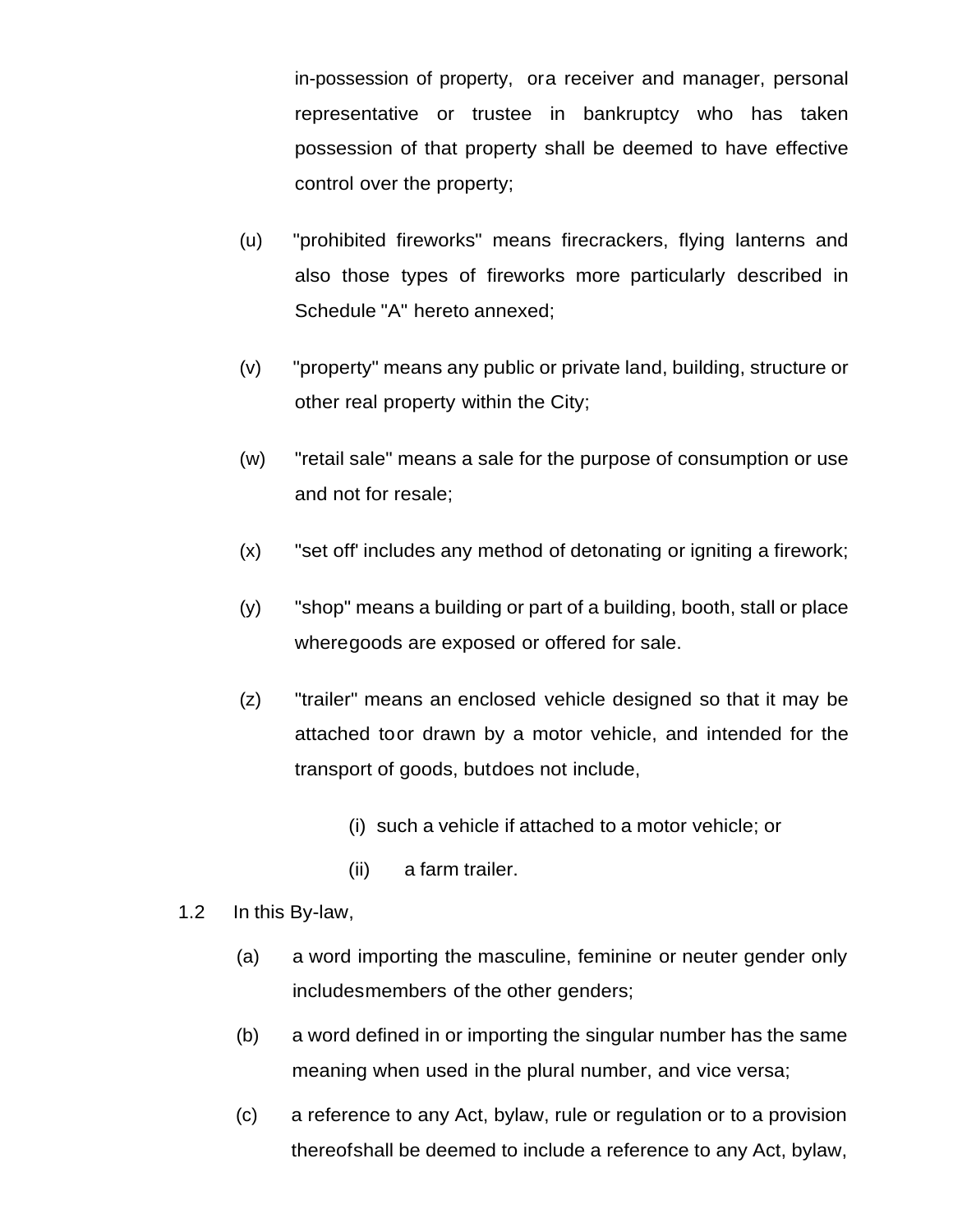rule or regulation or provision enacted in substitution therefor or amendment thereof;

- (d) the headings to each section are inserted for convenience of reference only and do not form part of the By-law;
- (e) words and abbreviations which have well-known technical or trade meanings are used in the By-law in accordance with those recognized meanings; and
- (f) where an officer of the City is named, or a reference is made to an office of the City, that reference shall be deemed to include a reference to the designate of that person, as appointed in accordance with policies and procedures of the City in force from time to time.

## **2. Ban Against Possession or Use of Prohibited Fireworks**

- 2.1 No person within the City shall possess, offer for sale, cause or permit to be sold, or sell any prohibited fireworks.
- 2.2 No person within the City shall discharge, fire, set off or cause, or permit to be discharged, fired or set off any prohibited fireworks.
- 2.3 The prohibition against the possession of firecrackers under subsection 2.1 does not apply with respect to prohibited fireworks that are within the City solely as a result of their being in transit while being transported by a railway, airline, trucking company or other public carrier.

## **3. Sale and Possession of Family Fireworks, etc.**

- 3.1 No person shall offer for sale, cause or permit to be sold, sell or otherwise distribute family fireworks unless the vendor has obtained a Family Fireworks Sales Permit under this By-law and,
	- (a) the fireworks are included on the most recent list of authorized explosives as published from time to time by the Explosives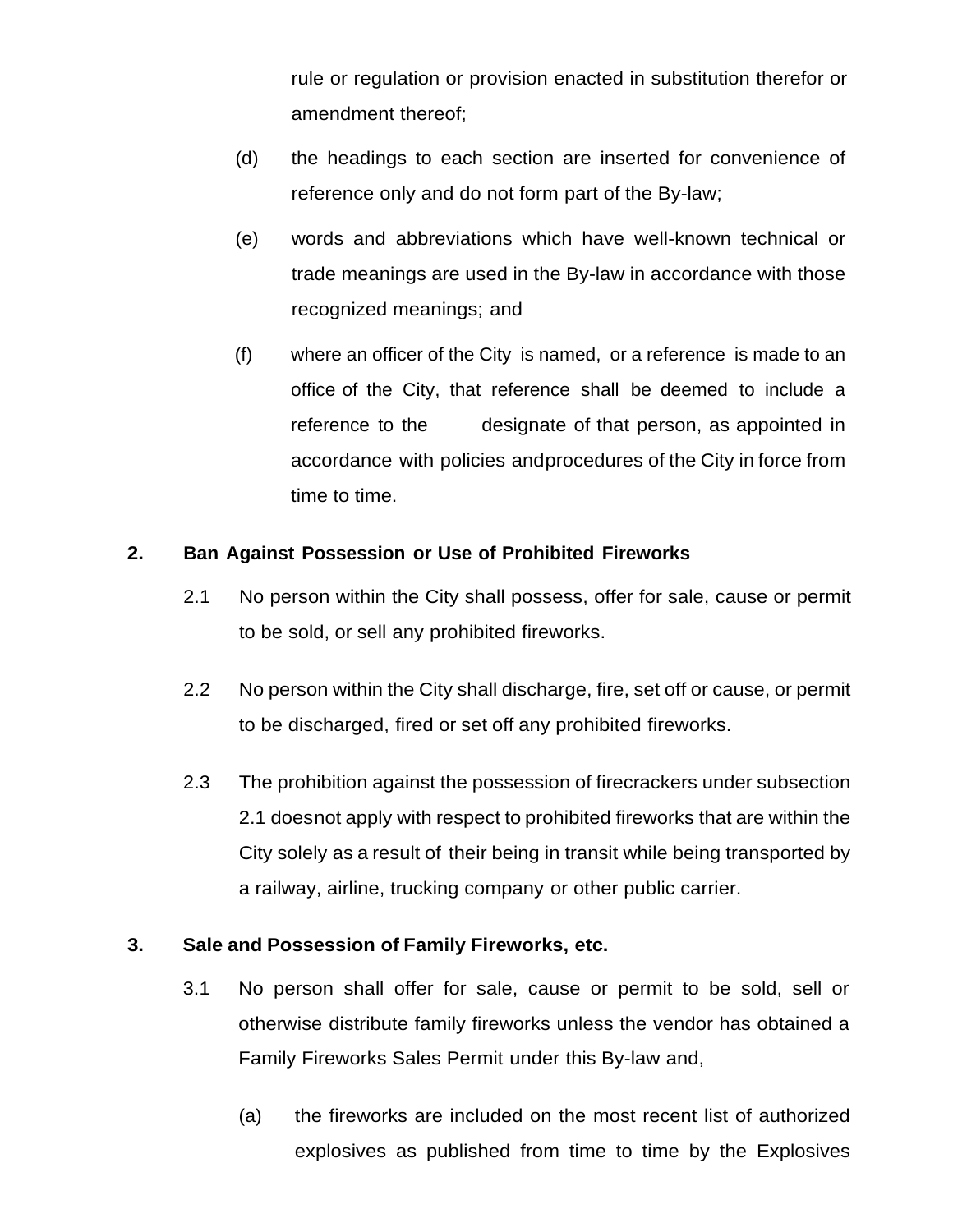Regulatory Division of the Department of Natural Resources Canada or its successor;

- (b) the fireworks are displayed in individual lots that do not exceed 25 kilograms in gross weight;
- (c) the fireworks are displayed in a package, glass case or other suitable receptacle away from inflammable goods; and
- (d) the fireworks are displayed in a place where they are not exposed to the rays of the sun or to excess heat.
- 3.2 No person shall offer for sale, cause or permit to be sold, or sell family fireworks from an outdoor stand, tent, unenclosed trailer, or motor vehicle.
- 3.3 No person shall offer for sale, cause or permit to be sold, or sell family fireworks without displaying or otherwise making available to purchase, the fireworks information outlining the safe handling or fireworks including any information or brochures that may be required under the *Explosives Act* or supplied by the manufacturer.

#### **4. Trailer Sales**

- 4.1 A vendor applying for a Family Fireworks Sales Permit to sell family fireworks from a trailer shall provide to the City the written permission of the owner of the land on which the trailer is to be parked, together with that application.
- 4.2 A Family Fireworks Sales Permit granted for the sale of family fireworks from atrailer is valid only for the sale location specified in that permit.
- 4.3 A person selling family fireworks sold from a trailer shall comply with the guidelines set by the Fire Chief with respect to the sale location for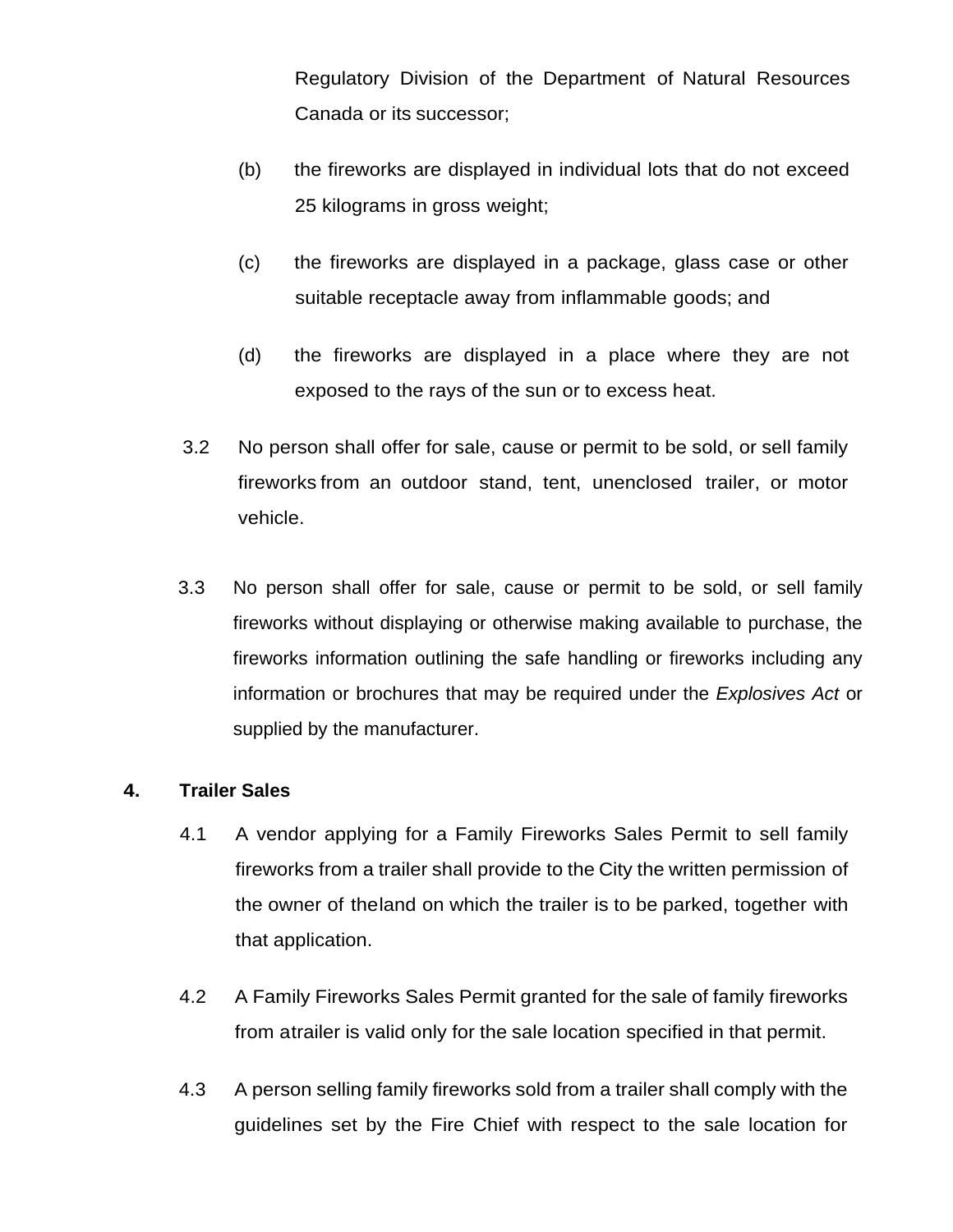which the permit has been granted.

#### **5. Display of Fireworks for Sale**

- 5.1 Fireworks displayed in any shop window shall be mock samples only that contain no explosive compound.
- 5.2 No person who offers for sale any family fireworks shall, at any time, keep or permit the keeping of any family fireworks in any location in a shop or trailer unless the location is designated and posted as a "nosmoking" area.
- 5.3 No person shall offer for sale, cause or permit to be sold, or sell family fireworks except on Victoria Day, Canada Day, and during the seven day period immediately preceding each of those days.
- 5.4 No person shall offer for sale, cause or permit to be sold, or sell family fireworks to any person who is or who appears to be under the age of eighteen years.
- 5.5 No person storing family fireworks for sale shall store them except as permitted under the *Explosives Act.*

#### 6. **Use of Family Fireworks**

- 6.1 Subject to subsection 6.2, no person shall set off family fireworks except on Victoria Day and Canada Day, or the day immediately following either of those days if precluded by inclement weather on Victoria Day or Canada Day, and every person shall only set off family fireworks on those permitted days during the time period between dusk and 11:00 pm.
- 6.2 A person who has obtained a Permit to set off a public display of family fireworks as provided in this section may set off such fireworks on the day specified in that permit.
- 6.3 No child shall set off any fireworks, other than a sparkler where the child is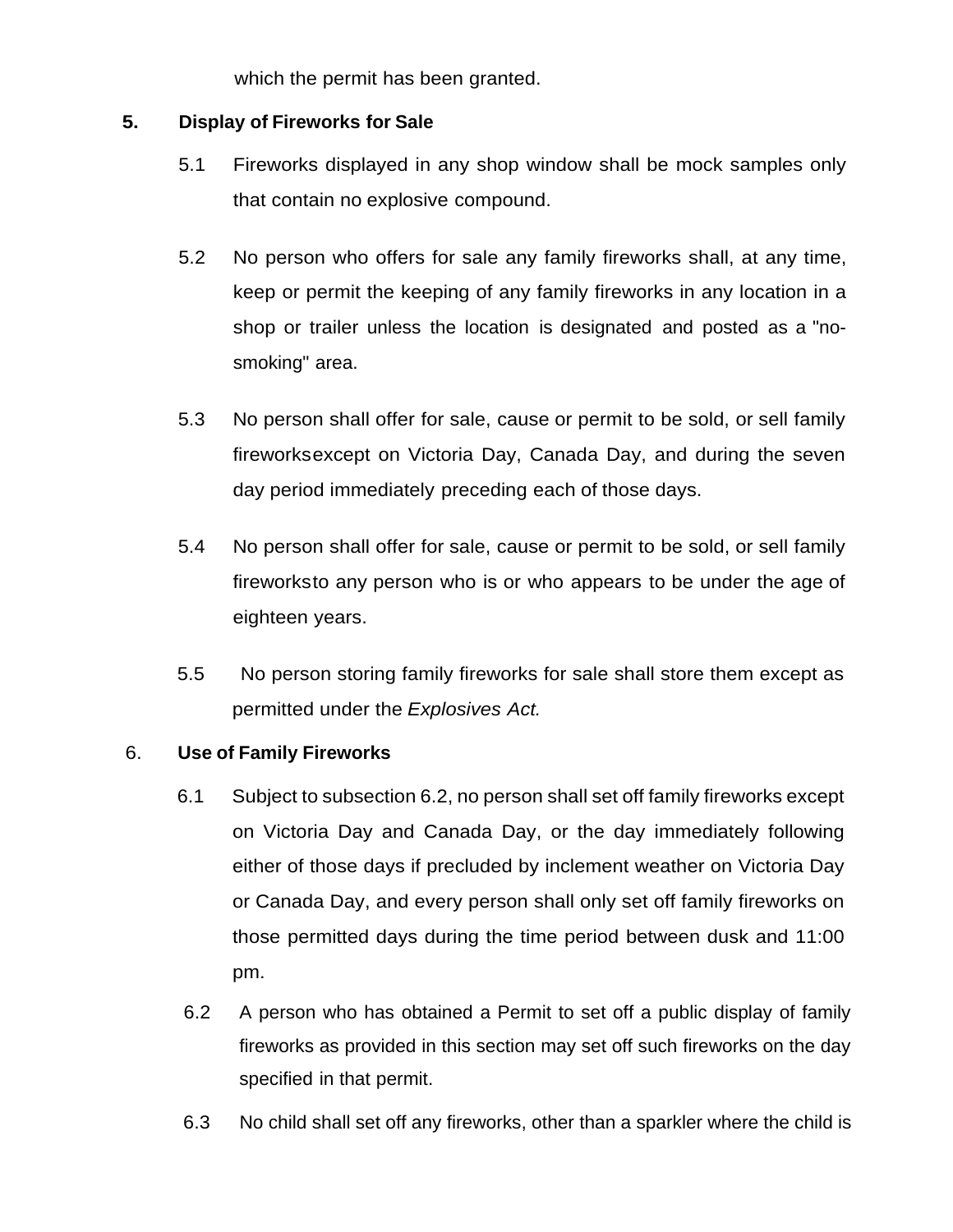under the supervision of an adult at all times.

- 6.4 No parent, guardian or person standing in the place of a parent with respect to a child shall permit that child to set off any firework, other than a sparkler where the child is under the supervision of an adult at all times.
- 6.5 No person shall set off family fireworks:
	- (a) on or into any highway, street, lane, boulevard, roundabout, or private roadway;
	- (b) on or into any land used for school purposes;
	- (c) on or into any park, parkette, trail, linear park, land used for storm water management, square, other public place or any land owned by the government of Canada or the City of Hamilton or any of their boards or agencies; or
	- (d) on any land whatsoever, except on land belonging to the person setting off the fireworks, or on other privately-owned land where the consent of the owner has been obtained.
- 6.6 No person shall set off family fireworks into, inside of, or on any building, accessory building, structure, or motor vehicle.
- 6.7 No person shall store, handle or set off family fireworks in an unsafe manner, or in a manner that creates a nuisance, taking into account the noise, danger from fire and explosion, and risk of death, injury and damage to property inherent in the storage, handling or use of fireworks.
- 6.8 A person who stores fireworks shall use reasonable care to ensure that those fireworks are not accessible to children.
- 6.9 No person shall hold a public display of family fireworks without a permit issued under this By-law.

# **7. Display Fireworks**

7.1 No person shall sell or otherwise distribute, offer for sale, cause or permit to be sold, or possess for the purposes of sale or distribution, any display fireworks unless,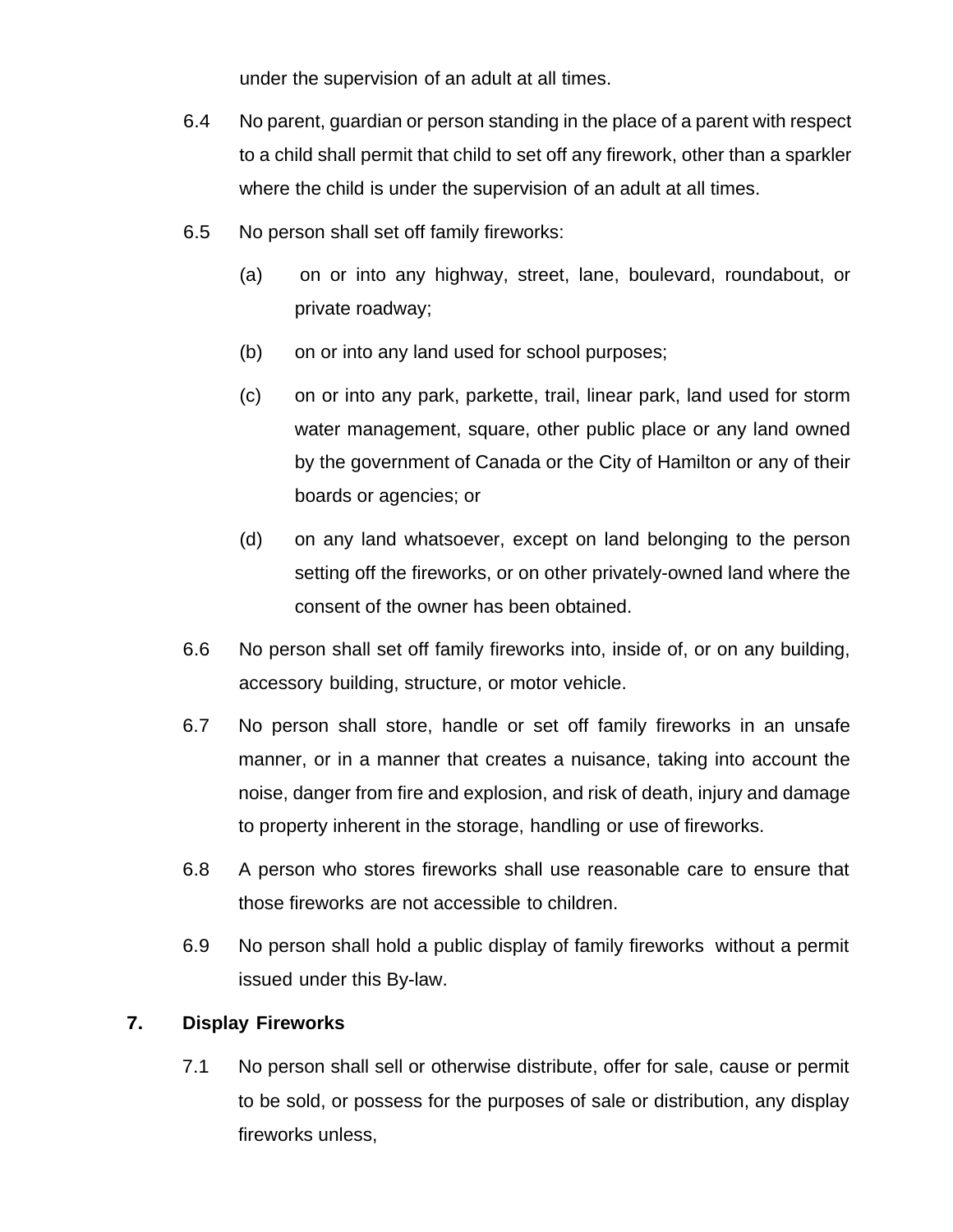- (a) those fireworks are included on the most recent list of authorized explosives as published from time to time by the Explosives Regulatory Division of the Department of Natural Resources Canada or its successor; and
- (b) the fireworks are kept and maintained in a magazine licensed by the Explosives Regulatory Division of the Department of Natural Resources Canada or its successor.
- 7.2 No person shall give, offer for sale, cause or permit to be sold or sell Display fireworks to any person unless that person,
	- (a) is at least eighteen years of age;
	- (b) holds a valid Fireworks Operator certificate at the level of Display Supervisor, and
	- (c) holds a valid permit issued by the City of Hamilton,
- 7.3 No person shall set off display fireworks, or advertise that a public display of either display fireworks or family fireworks is to be held within the City, without an appropriate permit issued under section 8.

#### **8. Permits**

- 8.1 Any person eighteen years of age or over, who is duly authorized under the *Explosives Act* and approved thereunder as a Display Supervisor, may apply to the General Manager for a permit to set off or hold a display of display or family type fireworks.
- 8.2 The Display Supervisor who is named as the applicant in an application under this By-law shall be present in person at all times during which the fireworks are being set up, set off and cleaned up after the conclusion of the display or other setting off of those fireworks.
- 8.3 Every application for a permit under this section shall be made at least 30 days before the date scheduled for the setting off or holding of the display of display fireworks.
- 8.4 Before issuing a permit under this section, the General Manager shall obtain a report from the Chief of Police confirming that there is no record of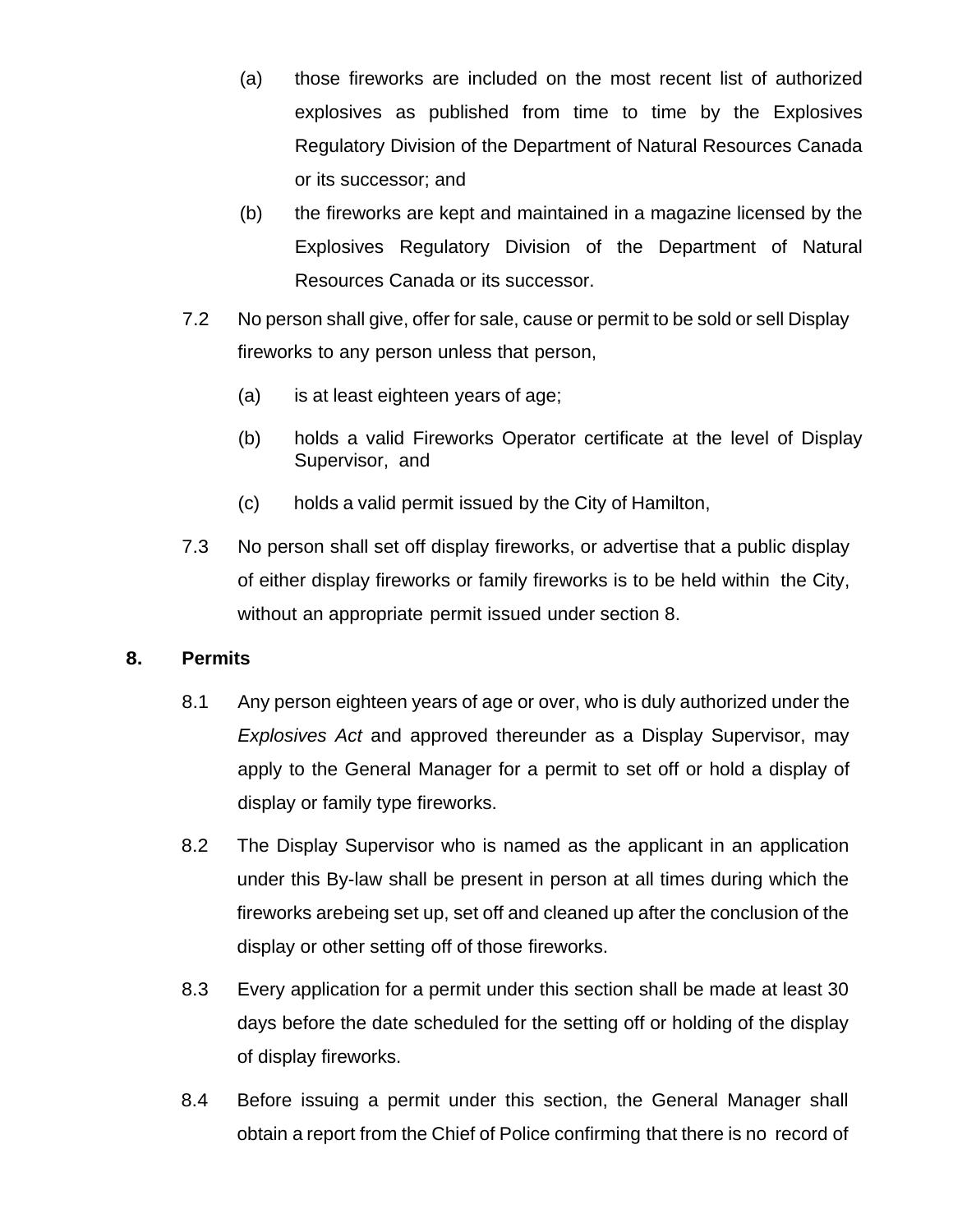the applicant having been convicted of criminal offence relating to arson, malicious mischief, malicious destruction of property, or the improper, careless or willful misuse of fireworks or explosives, or a conviction under this by-law or any of its predecessors, during the 10 year period immediately preceding the date of the application.

- 8.5 The General Manager shall not issue a permit under this section where it is of the opinion that the proposed site at which the fireworks are to be set off or the display is to be held is not suitable for that purpose.
- 8.6 An applicant for a permit under this section shall provide, together with his or her application,
	- (a) such information or consents as is required under this By-law;
	- (b) a fully executed Hamilton Police Services Access to Information waiver authorizing the Chief of Police to disclose information relating to the criminal record of the applicant to the General Manager;
	- (c) evidence of insurance on such terms and in such amount as the City's Manager of Risk Management may prescribe from time to time;
	- (d) proof that the applicant has been approved by the Explosives Regulatory Division of the Department of Natural Resources Canada as a Display Supervisor;
	- (e) a description of the site to be used for the setting of the display fireworks or family fireworks, as the case may be, sufficient to identify each site for which application is made;
	- (f) such further information as the General Manager may reasonably require.
- 8.7 No person shall set off or hold a display of display fireworks at a date, time location or site except,
	- (a) on the date and at the time and site specified in the permit; and
	- (b) upon full compliance with all terms and conditions applicable with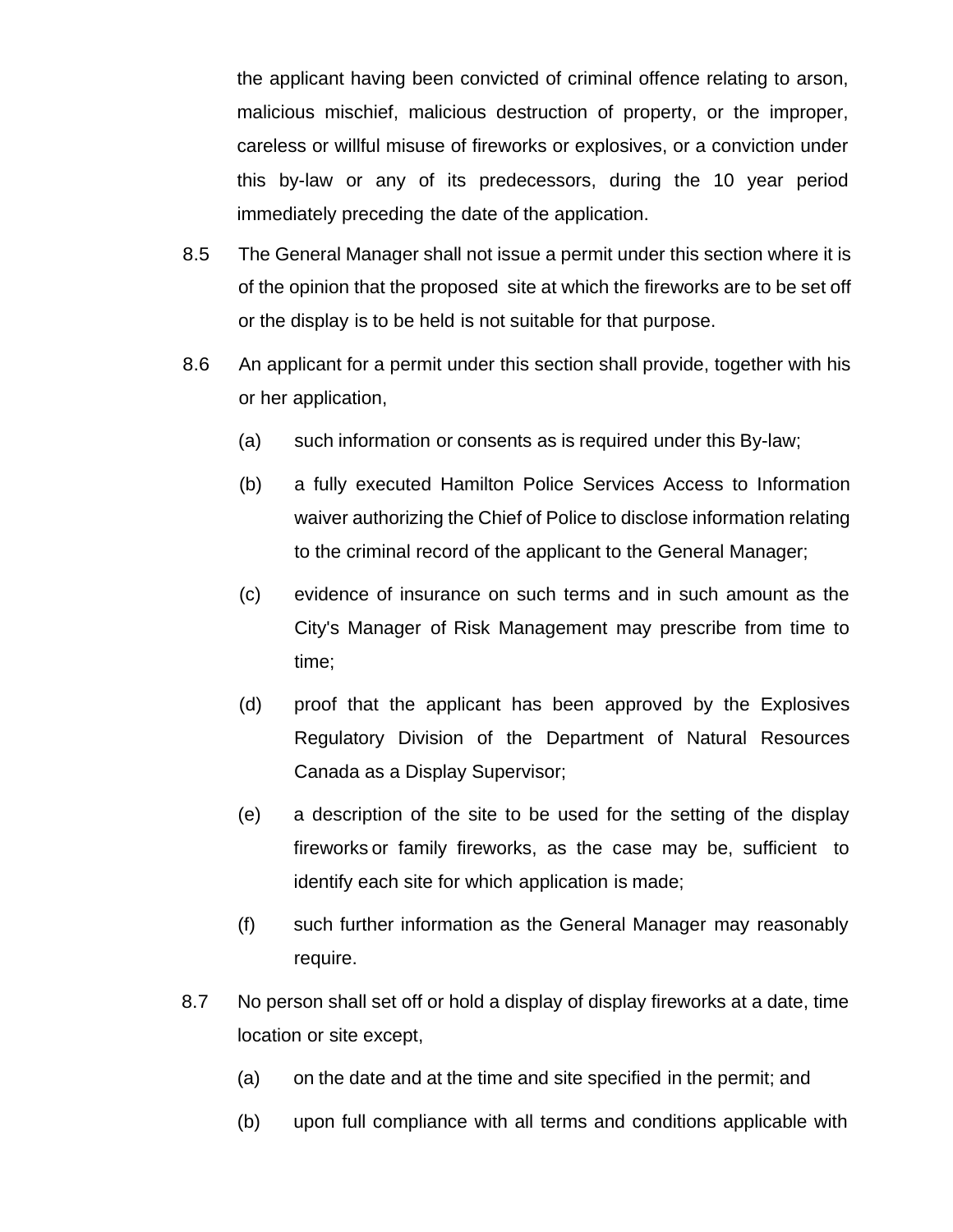respect thereto; and

- (c) where the fireworks are to be set-off on property of which the applicant is not the owner, with the prior written permission of the owner of that property.
- 8.8 A permit issued under this section may be made subject to such terms and conditions as the General Manager may consider to be necessary in the interests of public safety, or to minimize inconvenience to the general public, or advisable in the circumstances or to give effect to the objects of this By-law, and every permit holder shall comply with those terms and conditions.
- 8.9 Every person to whom a permit is issued under this section shall:
	- (a) provide and maintain approved fully operational fire extinguishing equipment ready for immediate use, throughout the time while the display fireworks are being set-off or displayed, and for a reasonable period thereafter, at the location or site of the setting off or holding of a display of display fireworks;
	- (b) conform to the provisions of the current issue of the Display Fireworks Manual as published from time to time by the Explosives Regulatory Division of the Department of Natural Resources Canada, or any successor publication, for the setting off or holding of a display of display fireworks;
	- (c) produce the permit on demand to any police officer or any person authorized to enforce this By-law; and
	- (d) permit the inspection of any site where the display fireworks may be stored, set off or displayed, and the display fireworks themselves together with all associated equipment, by anyone authorized to enforce this by-law, forthwith upon demand.
- 8.10 Every person to whom a permit is issued under this section shall, immediately after the conclusion of the setting off or holding of a display,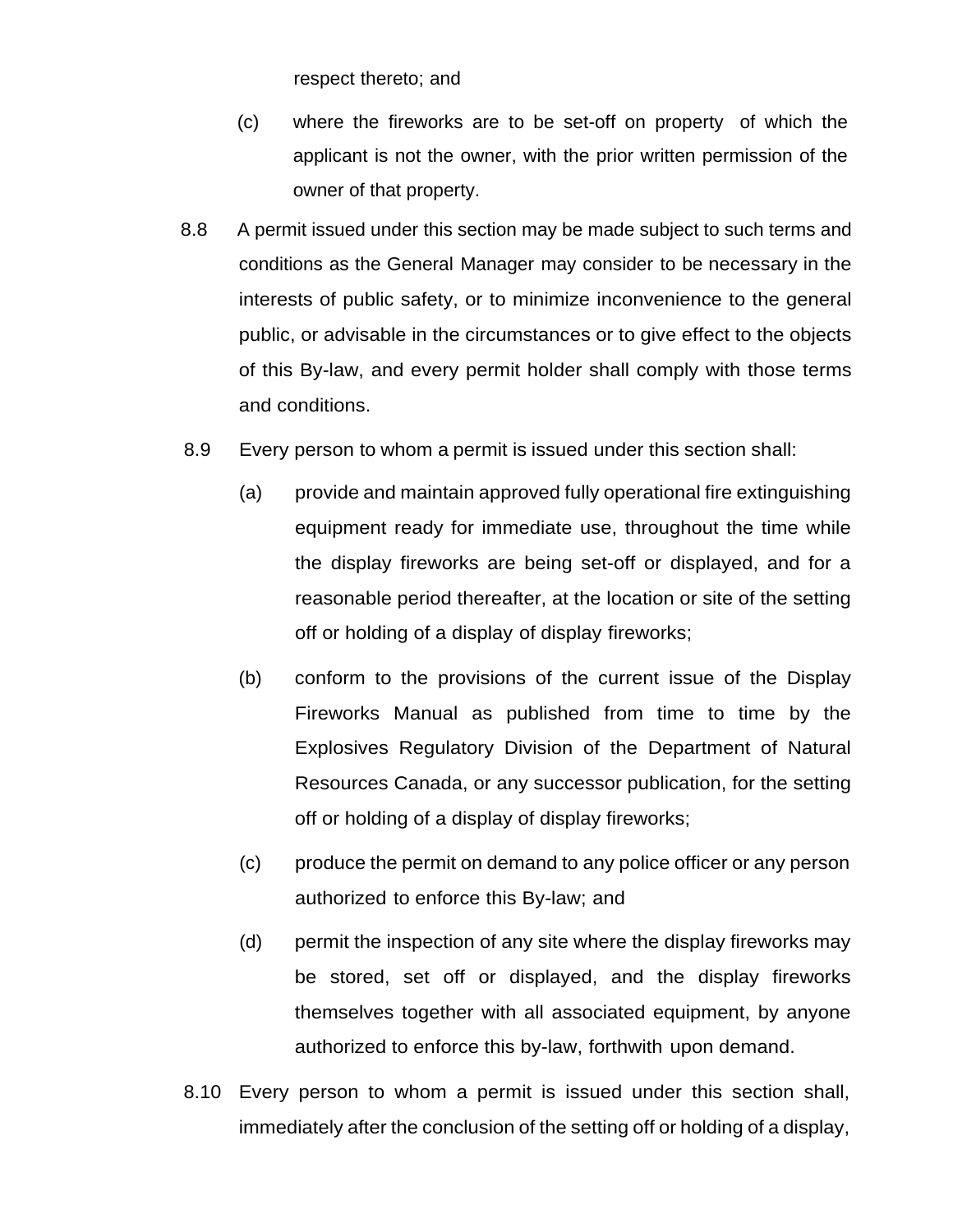carry out a site inspection and shall

- (a) remove all unused or partly used display fireworks from the site;
- (b) gather together and remove all debris remaining after use or partial use of the display fireworks, and
- (c) return the site to the condition it was in prior to the setting off or holding of the display.
- 8.11 The grounds on which display fireworks are set off or at which a display of such fireworks is held shall be kept under continual surveillance, by a person eighteen years of age or older, until the final site inspection has been completed by permit-holder identified under section 8.10.
- 8.12 No person shall set off display fireworks,
	- (a) into, inside of, or closer than 10 meters to, any building, accessory building or structure, or motor vehicle;
	- (b) within 200 meters of any premises or place where explosives, gasoline or other highly inflammable substances are manufactured, or stored in bulk; or
	- (c) within 200 meters of a hospital, nursing home, home for the aged, church or school unless the consent of the Fire Chief and the owner or authorized representative of that facility has been obtained.
- 8.13 No person shall store, handle or set off display fireworks in an unsafe manner, orin a manner that creates a nuisance, taking into account the noise, danger from fire and explosion, and risk of death, injury and damage to property inherent in the storage, handling or use of such fireworks.
- 8.14 A person who stores display fireworks shall use reasonable care to ensure that those fireworks are not accessible to children.
- 8.15 Except where a permit has been issued for that purpose under section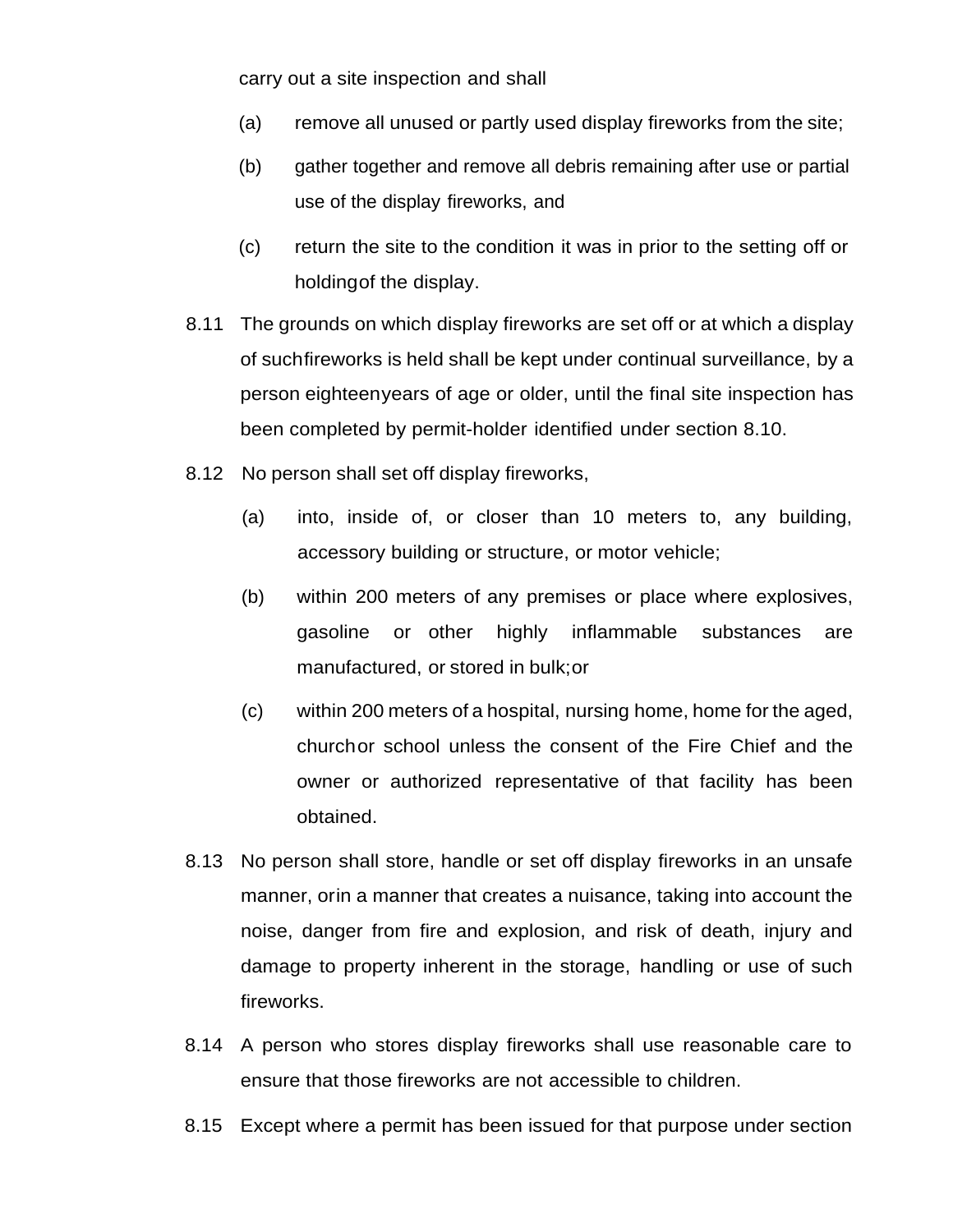8, no person shall set off display fireworks, into, in, or on any highway, street, lane, alley, square or other public place.

- 8.16 A permit issued under this By-law is not transferable.
- 8.17 Where fireworks cannot be set off or displayed on the date provided in a permit, by reason of weather or some other cause that in the opinion of the General Manager or the Fire Chief is sufficient, the Fire Chief may direct the issue of a new permit for some other date.
- 8.18 Where any holder of a permit fails or refuses to comply with a term or condition to which the permit is subject, the General Manager or the Fire Chief shall immediately revoke the permit and shall forthwith send a written notice of that revocation to the permit holder.
- 8.19 The General Manager may require an applicant for a permit under this Bylaw to provide such information as the General Manager considers necessary or advisable in his or her reasonable judgment to make an informed decision as to whether or not to grant a permit under this By-law, and where that information is not provided in the form and manner required by the Fire Chief, the Fire Department may refuse to issue that permit.

#### **9. Offences**

Every person who contravenes any provision of this By-law is guilty of an offence, and upon conviction, is liable to the penalties specified by Section 61 of the *Provincial Offences Act,* R.S.O. 1990, Chapter P.33.

#### **10. Enforcement**

- 10.1 The following persons are authorized to enforce this By-law:
	- (a) the General Manager and every authorized by-law enforcement officer for the City; and
	- (b) the Fire Chief, the Chief Fire Prevention Officer, and each member of the Fire Department designated as an Assistant to the Fire Marshall; and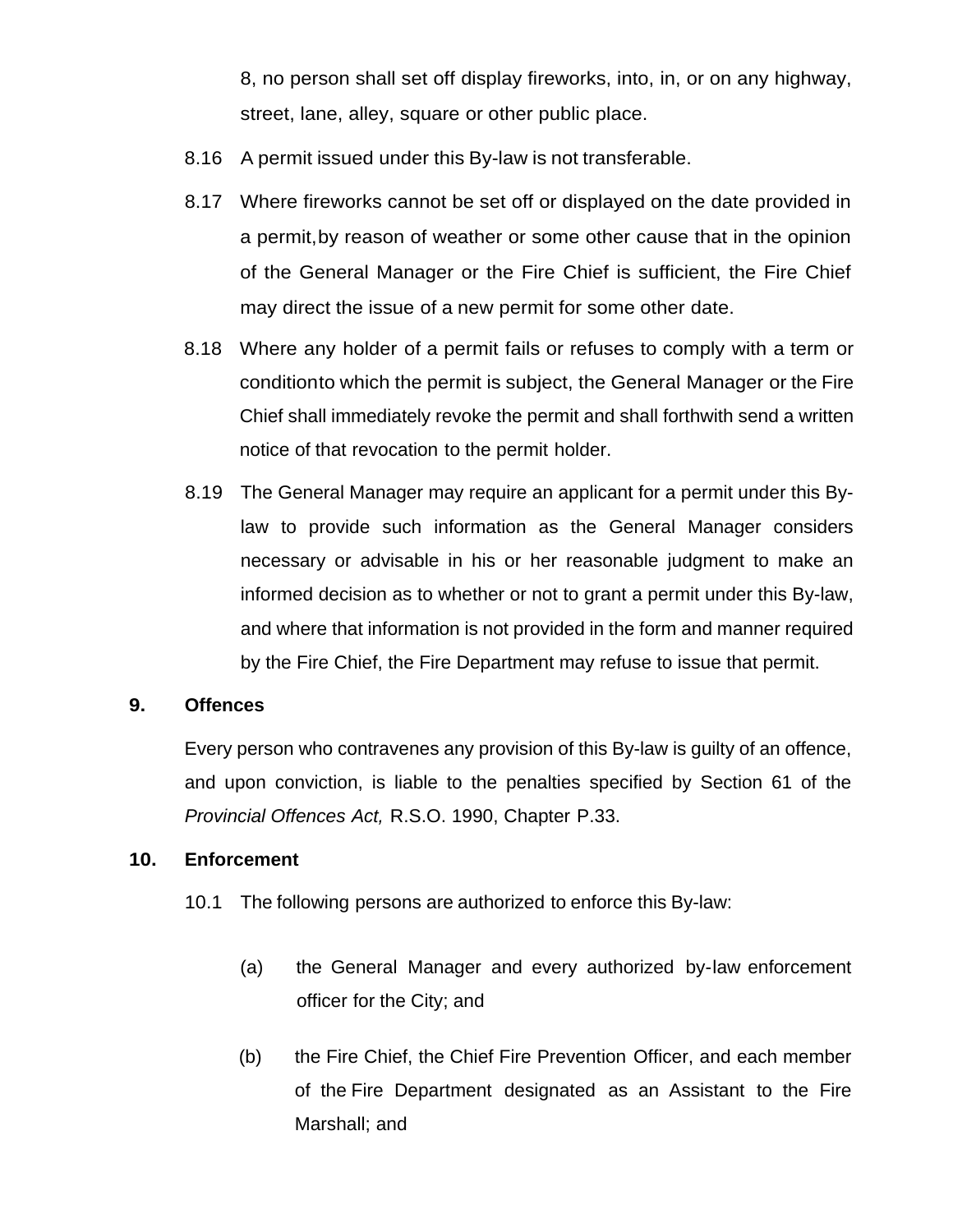- (c) every police constable.
- 10.2 From time to time, the General Manager may approve all such forms as may be contemplated under this By-law, including forms of permit and applications for permit, and an applicant for any permit under this By-law shall use the appropriate form of application and provide all information required thereon.

## **11. Pyrotechnics**

- 11.1 No person, other than a person who holds a current and appropriate level of certificate for the type, size, number and location of the pyrotechnic materials in question for the type of pyrotechnic materials being used, shall
	- (a) have in his or her custody or control, any pyrotechnic materials, unless that person is,
		- (i) a manufacturer, wholesaler or retailer of such materials who holds all requisite licenses to act in that capacity, and the materials in question are in that person's custody solely in connection with that business; or
		- (ii) lawfully carrying the pyrotechnic materials in transit through the City, whether as a public carrier or as an employee of a person described in sub-clause (i); or
	- (b) perform or carry out any pyrotechnic display, special effects, event, exhibition or operation.
- 11.2 Every pyrotechnic display, special effects, event, exhibition or operation carried out in the City shall be performed or carried out safely, in accordance with
	- (a) prevailing best practice in the pyrotechnic trade, and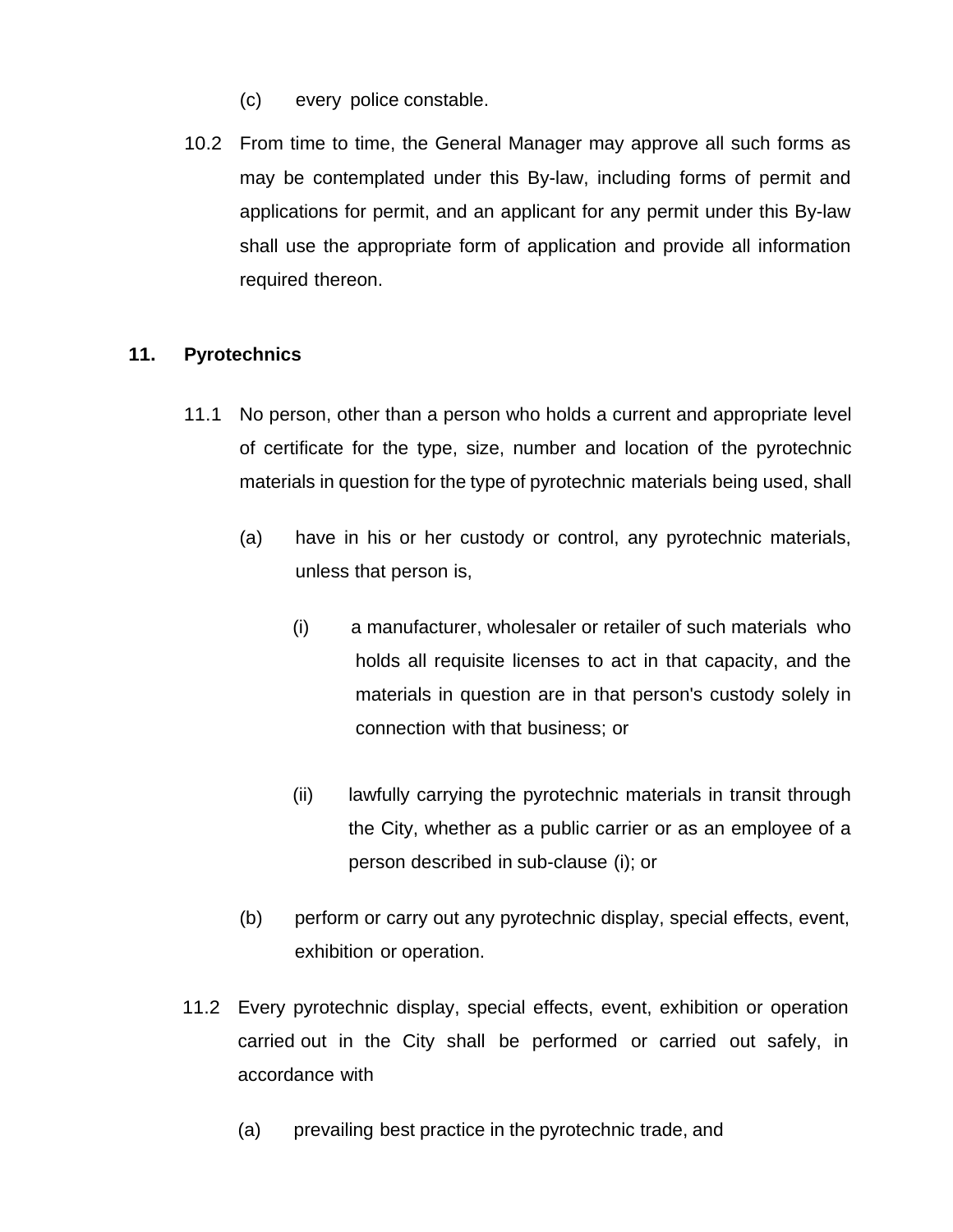- (b) the specifications, recommendations or requirements, as the case may be, set down in the Special Effects Pyrotechnic Manual as issued and updated from time to time by the Explosives Regulatory Division of the Department of Natural Resources Canada.
- 11.3 For the purposes of this section, "certificate" means a current certificate issued by or under the authority of Natural Resources Canada.

#### **12. Miscellaneous**

- 12.1 The following By-laws regulating the sale and display of fireworks and usage of pyrotechnics are repealed:
	- (a) By-law No. 79-128, of the former City of Hamilton;
	- (b) By-law No. 90-198 of the former City of Hamilton;
	- (c) By-law No. 3811-93 of the former City of Stoney Creek;
	- (d) By-law No. 95-30 of the former Town of Ancaster,
	- (e) By-law No. 4166-94, passed by the Corporation of the Town of Dundas, namely "A By-law to Regulate the Sale and Use of Fireworks",

and all amendments thereto.

- 12.2 This by-law comes into force and effect on the date of its passing and enactment.
- 12.3 This by-law may be cited as the *Fireworks By-law.*

**PASSED and ENACTED** this 9th day of October, 2002 .



<u>NG</u>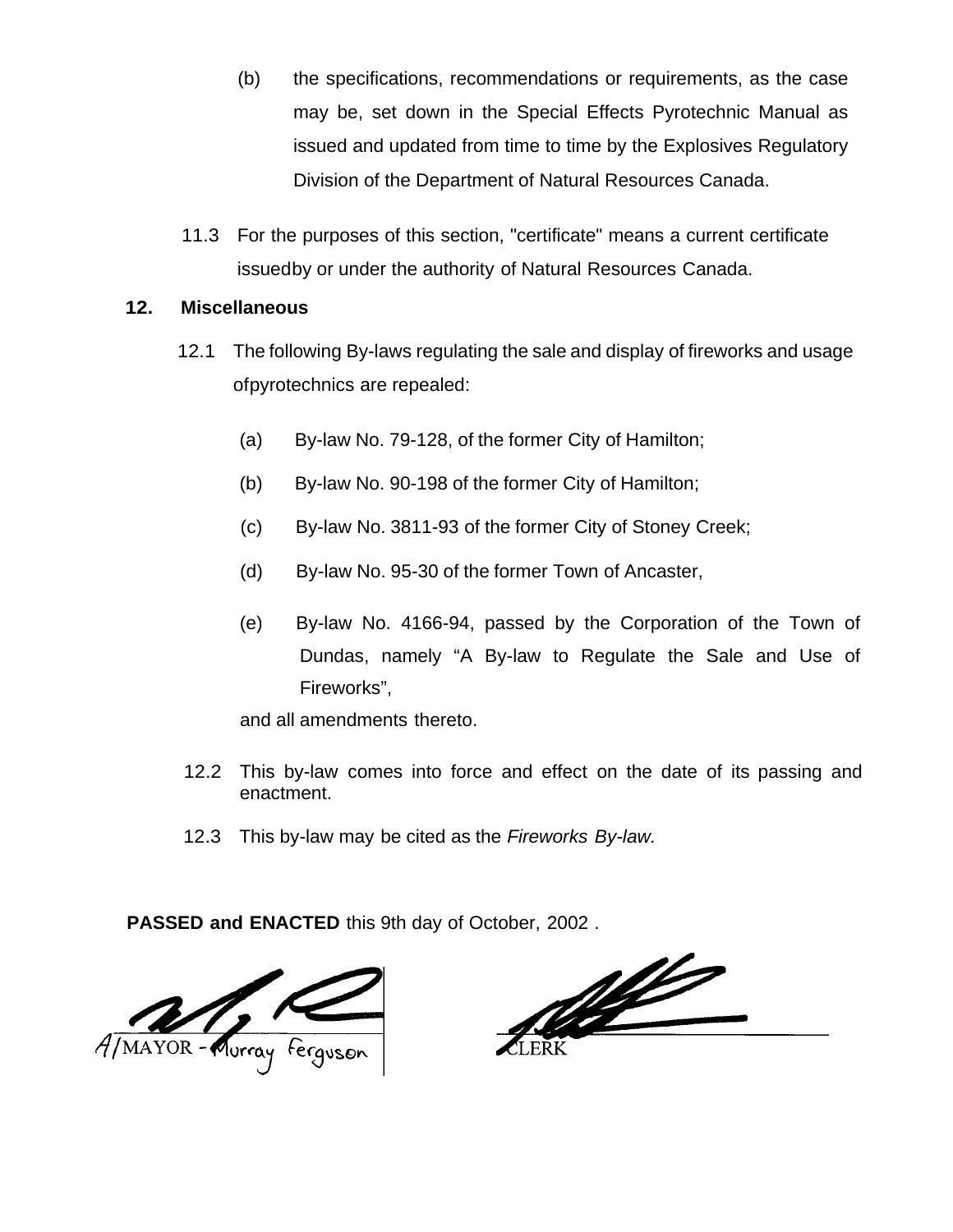# **SCHEDULE "A"**

# **Prohibited Fireworks**

| <b>COMMODITY</b>                                                          | <b>DESCRIPTION</b>                                                                                                                                                                                                                             |
|---------------------------------------------------------------------------|------------------------------------------------------------------------------------------------------------------------------------------------------------------------------------------------------------------------------------------------|
| Cigarette loads or plugs                                                  | Small explosive charges designed for insertion in cigarettes or<br>cigars which will cause them to explode after the victim takes a<br>few pulls.                                                                                              |
| <b>Exploding matches</b>                                                  | Resemble ordinary book matches and are designed to explode<br>after a certain delay, usually about the time they are in position<br>to light a cigarette.                                                                                      |
| Sparkling matches                                                         | Also resemble the normal book matches but send out a shower<br>of sparks.                                                                                                                                                                      |
| Ammunition for<br>miniature tie clip,<br>cufflink or key chain<br>pistols | A violent type of blank ammunition made up for use as a<br>novelty.                                                                                                                                                                            |
| Auto alarms or jokers                                                     | Supposedly designed as burglar alarms but are really for a<br>practical joke; when wired to the ignition system of a car they<br>operate with a loud screeching whistle followed by copious<br>emission of smoke and a loud explosion.         |
| "Cherry" bombs, M-80<br>and silver salutesand<br>flash crackers           | Very violent firecrackers which annually cause serious injuries;<br>they are considered far too violent and contain an excessive<br>charge of a prohibited fireworks composition.                                                              |
| Throw-down and step-<br>on torpedoes, and<br>cracking balls               | Small objects explode on impact; some of the latter are so<br>shaped and coloured as to look like children's breakfast cereal<br>or candy balls.                                                                                               |
| Exploding golf balls                                                      | Designed to explode and emits a cloud of smoke on impact.                                                                                                                                                                                      |
| Stink bombs and<br>smoke bombs                                            | Often made to resemble cherry bombs and salutes; are used for<br>practical jokes (also prohibited from importation under<br>Memorandum D33- 1 Importation of Offensive Weapons).                                                               |
| Tear gas pens and<br>launchers                                            | Resemble a pen, may contain a mechanism activated by an<br>explosive, and are supposedly for protection against muggers,<br>but are more commonly used as offensive weapons or as<br>practical jokes (also prohibited under Memorandum D33-1). |
| Party poppers and table<br>bombs                                          | Designed to project paper streamers or dispense party favours.<br>The smaller ones are made of coloured plastic, shaped like<br>champagne bottles.                                                                                             |
| Table rockets and<br>bottle skyrockets                                    | Small fireworks designed to be launched from a table or a bottle<br>and bursting in a shower of sparks or a cloud of smoke.                                                                                                                    |